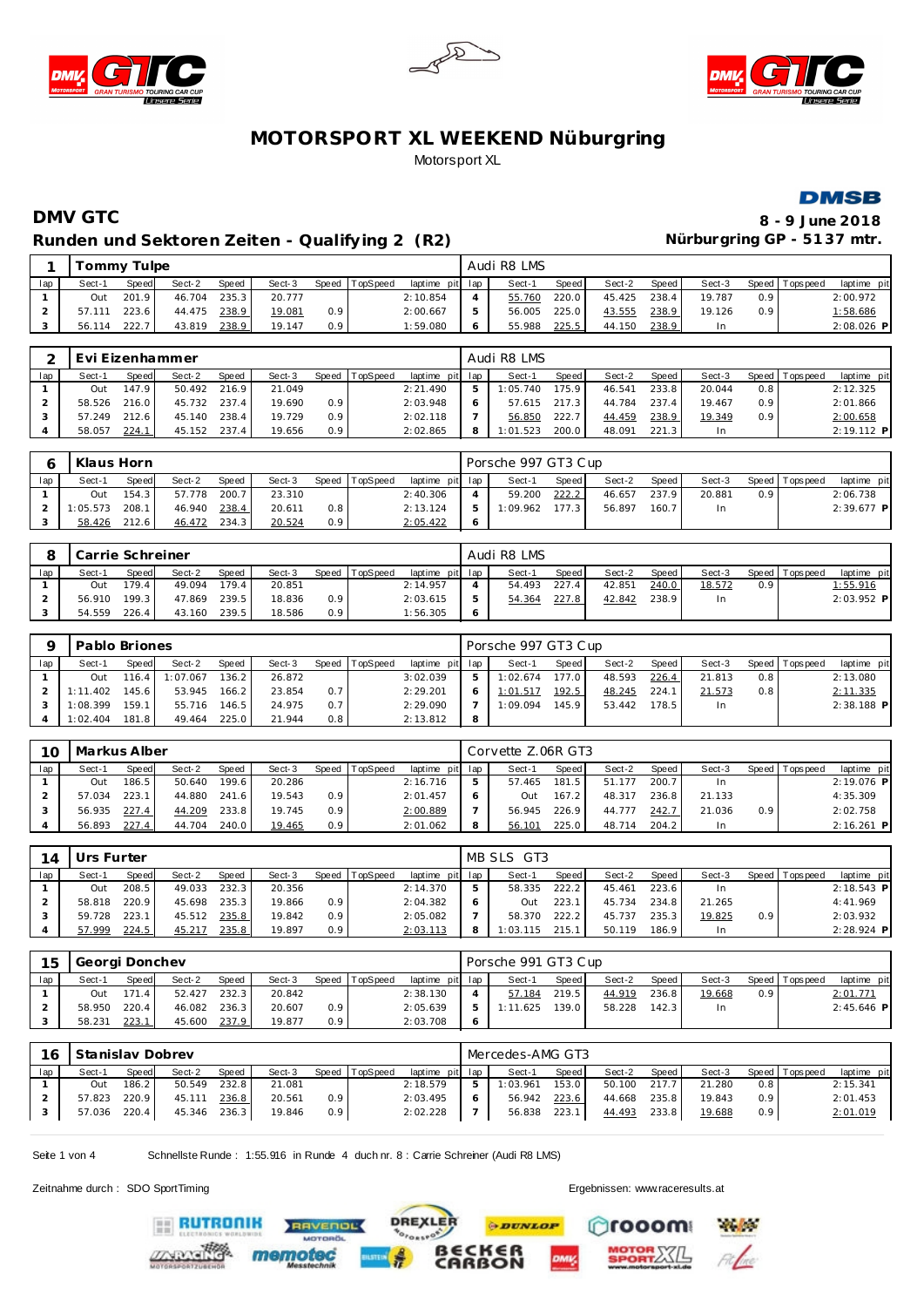





**DMSB** 

# Runden und Sektoren Zeiten - Qualifying 2 (R2) **Nürburgring GP - 5137 mtr.**

**DMV GTC 8 - 9 June 2018**

56.617 220.9 45.600 236.3 20.168 0.9 2:02.385 **8** 1:05.387 169.0 53.686 206.5 In 2:33.327 **P**

| 21  | Max Aschoff |       |        |       |           |       |          |                 |    | Praga R1 Turbo |              |        |       |        |                  |                |              |
|-----|-------------|-------|--------|-------|-----------|-------|----------|-----------------|----|----------------|--------------|--------|-------|--------|------------------|----------------|--------------|
| lap | Sect-1      | Speed | Sect-2 | Speed | Sect-3    | Speed | TopSpeed | laptime pit lap |    | Sect-1         | <b>Speed</b> | Sect-2 | Speed | Sect-3 |                  | Speed Topspeed | laptime pit  |
|     | Out         | 190.1 | 48.807 | 175.3 | 22.005    |       |          | 2:12.965        | 6  | 55.901         | 225.0        | 42.720 | 236.3 | 18.686 | 0.9 <sup>1</sup> |                | 1:57.307     |
|     | 56.677      | 222.7 | 44.805 | 236.3 | 19.156    | 0.9   |          | 2:00.638        |    | 55.936         | 224.1        | 44.688 | 234.3 | 20.176 | 0.9 <sub>1</sub> |                | 2:00.800     |
|     | 56.163      | 225.9 | 44.007 | 236.8 | 21.426    | 0.9   |          | 2:01.596        | 8  | 55.232         | 225.9        | 42.772 | 234.3 | 18.679 | 0.9 <sub>1</sub> |                | 1:56.683     |
|     | 58.363      | 220.0 | 44.732 | 228.3 | <b>In</b> |       |          | $2:07.727$ P    |    | 1:00.850       | 204.5        | 47.229 | 223.1 | In.    |                  |                | $2:13.175$ P |
|     | Out         | 176.2 | 52.884 | 135.5 | 22.670    |       |          | 4:33.194        | 10 |                |              |        |       |        |                  |                |              |
|     |             |       |        |       |           |       |          |                 |    |                |              |        |       |        |                  |                |              |

| 27  | Roland Hertner |              |        |       |        |       |          |                 | VW Golf GTI TCR |              |        |         |        |                  |                |             |
|-----|----------------|--------------|--------|-------|--------|-------|----------|-----------------|-----------------|--------------|--------|---------|--------|------------------|----------------|-------------|
| lap | Sect-1         | <b>Speed</b> | Sect-2 | Speed | Sect-3 | Speed | TopSpeed | laptime pit lap | Sect-1          | <b>Speed</b> | Sect-2 | Speed I | Sect-3 |                  | Speed Topspeed | laptime pit |
|     | Out            | 142.3        | 55.412 | 206.5 | 23.389 |       |          | 2:28.532        | 1:11.071        | 129.0        | 50.440 | 216.9   | 20.475 | 0.8              |                | 2:21.986    |
|     | :02.585        | 202.2        | 47.950 | 216.0 | 20.442 | 0.8   |          | 2:10.977        | 1:00.265        | 198.9        | 47.265 | 215.1   | 20.217 | 0.8 <sub>1</sub> |                | 2:07.747    |
|     | 1:00.690       | 207.7        | 47.397 | 217.7 | 20.453 | 0.8   |          | 2:08.540        | 1:07.594        | 183.1        | 50.682 | 193.9   |        |                  |                | 2:30.249 P  |

| -28 |          |       | Oliver Engelhardt (DEU) |       |        |       |          |                 |    | Lamborghini Huracan ST |       |        |         |        |                  |                |              |
|-----|----------|-------|-------------------------|-------|--------|-------|----------|-----------------|----|------------------------|-------|--------|---------|--------|------------------|----------------|--------------|
| lap | Sect-1   | Speed | Sect-2                  | Speed | Sect-3 | Speed | TopSpeed | laptime pit lap |    | Sect-1                 | Speed | Sect-2 | Speed I | Sect-3 |                  | Speed Topspeed | laptime pit  |
|     | Out      | 97.2  | 52.604                  | 224.5 | 22.684 |       |          | 2:29.785        |    | 58.508                 | 229.3 | 46.308 | 242.71  | 20.605 | 0.9              |                | 2:05.421     |
|     | 1:01.242 | 217.7 | 47.920                  | 241.1 | 20.834 | 0.8   |          | 2:09.996        |    | 58.509                 | 229.3 | 46.409 | 243.2   | 20.372 | 0.9 <sup>°</sup> |                | 2:05.290     |
|     | 58.910   | 225.9 | 46.576                  | 243.8 | 20.640 | 0.9   |          | 2:06.126        |    | 58.473                 | 229.8 | 46.214 | 242.2   | 20.395 | 0.9              |                | 2:05.082     |
|     | 58.845   | 227.8 | 46.620                  | 242.7 | 20.171 | 0.9   |          | 2:05.636        |    | 58.915                 | 229.8 | 47.254 | 184.0   | In     |                  |                | $2:21.952$ P |
|     | 58.614   | 228.3 | 45.908                  | 244.9 | 20.317 | 0.9   |          | 2:04.839        | 10 |                        |       |        |         |        |                  |                |              |

| 29  | Frank Schumm |       |        |       |        |       |          |                 |    | VW Golf GTI TCR |        |        |       |        |     |                |              |
|-----|--------------|-------|--------|-------|--------|-------|----------|-----------------|----|-----------------|--------|--------|-------|--------|-----|----------------|--------------|
| lap | Sect-1       | Speed | Sect-2 | Speed | Sect-3 | Speed | TopSpeed | laptime pit lap |    | Sect-1          | Speed  | Sect-2 | Speed | Sect-3 |     | Speed Topspeed | laptime pit  |
|     | Out          | 137.7 | 55.940 | 201.5 | 23.360 |       |          | 2:36.059        |    | 1:01.513        | 199.6  | 48.292 | 214.3 | 20.759 | 0.8 |                | 2:10.564     |
|     | 1:03.956     | 177.9 | 49.746 | 215.1 | 21.417 | 0.8   |          | 2:15.119        |    | 1:00.732        | 197.1  | 48.151 | 215.1 | 20.599 | 0.8 |                | 2:09.482     |
|     | 1:02.605     | 193.5 | 48.381 | 215.1 | 21.167 | 0.8   |          | 2:12.153        | 8  | 1:00.747        | 200.4  | 47.833 | 213.9 | 20.655 | 0.8 |                | 2:09.235     |
|     | 1:03.341     | 193.5 | 51.564 | 206.9 | 21.960 | 0.8   |          | 2:16.865        |    | 1:08.609        | 145.61 | 52.905 | 175.3 | In.    |     |                | $2:31.513$ P |
|     | 1:05.698     | 177.9 | 49.390 | 216.0 | 22.436 | 0.8   |          | 2:17.524        | 10 |                 |        |        |       |        |     |                |              |

| <b>5C</b> | Kenneth Heyer |       |        |       |        |                  |                |                 | Mercedes SLS GT3 |       |        |         |        |                  |                 |             |
|-----------|---------------|-------|--------|-------|--------|------------------|----------------|-----------------|------------------|-------|--------|---------|--------|------------------|-----------------|-------------|
| lap       | Sect-1        | Speed | Sect-2 | Speed | Sect-3 |                  | Speed TopSpeed | laptime pit lap | Sect-1           | Speed | Sect-2 | Speed I | Sect-3 |                  | Speed Tops peed | laptime pit |
|           | Out           | 169.5 | 44.781 | 243.2 | 19.373 |                  |                | 2:00.022        | 54.950           | 233.8 | 43.317 | 247.7   | 18.626 | 0.9 <sup>1</sup> |                 | 1:56.893    |
|           | 54.725        | 235.3 | 43.398 | 247.7 | 18.559 | 0.9 <sub>0</sub> |                | 1:56.682        | 1:00.249         | 184.9 | 48.360 | 182.7   |        |                  |                 | 2:21.670 P  |
|           | 55.461        | 234.3 | 43.169 | 247.  | 18.614 | 0.9 <sub>0</sub> |                | 1:57.244        |                  |       |        |         |        |                  |                 |             |

| - 51 |        |       | Karlheinz Blessing |       |        |                  |          |                 | Porsche 991 GT3 Cup |       |          |       |        |                  |                |              |
|------|--------|-------|--------------------|-------|--------|------------------|----------|-----------------|---------------------|-------|----------|-------|--------|------------------|----------------|--------------|
| lap  | Sect-1 | Speed | Sect-2             | Speed | Sect-3 | Speed            | TopSpeed | laptime pit lap | Sect-1              | Speed | Sect-2   | Speed | Sect-3 |                  | Speed Topspeed | laptime pit  |
|      | Out    | 175.6 | 56.108             | 201.  | 23.278 |                  |          | 2:24.437        | 58.808              | 223.6 | 46.293   | 238.4 | 20.543 | 0.9 <sub>1</sub> |                | 2:05.644     |
|      | 58.726 | 221.8 | 46.442             | 238.9 | 20.568 | 0.9 <sub>0</sub> |          | 2:05.736        | 58.543              | 225.0 | 46.442   | 228.3 | 20.654 | 0.91             |                | 2:05.639     |
|      | 59.233 | 216.9 | 51.141             | 189.1 | 22.060 | $0.8^{\circ}$    |          | 2:12.434        | 1:15.986            | 187.2 | 1:00.647 | 141.2 | ln.    |                  |                | $2:52.751$ P |

| 55  |          |       | Dietmar Haggenmüller |              |        |                  |                |                 |   | Mercedes-AMG GT3 |       |        |       |           |                  |                |              |
|-----|----------|-------|----------------------|--------------|--------|------------------|----------------|-----------------|---|------------------|-------|--------|-------|-----------|------------------|----------------|--------------|
| lap | Sect-1   | Speed | Sect-2               | <b>Speed</b> | Sect-3 |                  | Speed TopSpeed | laptime pit lap |   | Sect-1           | Speed | Sect-2 | Speed | Sect-3    |                  | Speed Topspeed | laptime pit  |
|     | Out      | 175.9 | 52.045               | 210.5        | 23.446 |                  |                | 2:26.956        |   | 56.873           | 225.5 | 43.683 | 233.8 | 19.072    | 0.9 <sup>1</sup> |                | 1:59.628     |
|     | 1:03.577 | 209.7 | 45.663               | 233.8        | 19.390 | 0.8              |                | 2:08.630        |   | 56.327           | 225.9 | 43.565 | 233.8 | 18.947    | 0.9 <sup>°</sup> |                | 1:58.839     |
|     | 56.519   | 222.2 | 45.232               | 234.3        | 19.210 | 0.9              |                | 2:00.961        |   | : 03.807         | 191.2 | 50.037 | 210.1 | <b>In</b> |                  |                | $2:24.982$ P |
|     | 56.691   | 223.  | 44.487               | 229.3        | 20.341 | 0.9 <sup>°</sup> |                | 2:01.519        | 8 |                  |       |        |       |           |                  |                |              |

| 56  | Bruno Stucky |              |        |              |        |                  |                 |                 | MB SLS GT3 |         |        |       |        |                  |                 |             |
|-----|--------------|--------------|--------|--------------|--------|------------------|-----------------|-----------------|------------|---------|--------|-------|--------|------------------|-----------------|-------------|
| lap | Sect-1       | <b>Speed</b> | Sect-2 | <b>Speed</b> | Sect-3 | Speed            | <b>TopSpeed</b> | laptime pit lap | Sect-1     | Speed I | Sect-2 | Speed | Sect-3 |                  | Speed Tops peed | laptime pit |
|     | Out          | 207.7        | 45.161 | 238.4        | 19.984 |                  |                 | 2:07.464        | 57.141     | 222.7   | 44.323 | 241.  | 20.169 | 0.9 <sup>1</sup> |                 | 2:01.633    |
|     | 56.896       | 225.9        | 44.158 | 239.5        | 20.252 | 0.9 <sub>2</sub> |                 | 2:01.306        | 57.187     | 214.3   | 48.953 | 184.6 | In     |                  |                 | 2:19.770 P  |
|     | 57.760       | 221.3        | 44.276 | 238.4        | 19.376 | 0.9 <sub>2</sub> |                 | 2:01.412        |            |         |        |       |        |                  |                 |             |

**DREXLER** 

Seite 2 von 4 Schnellste Runde : 1:55.916 in Runde 4 duch nr. 8 : Carrie Schreiner (Audi R8 LMS)

**AVENOL** 

Zeitnahme durch : SDO SportTiming Ergebnissen: [www.raceresults.a](www.raceresults.at)t





**PDUNLOP** 

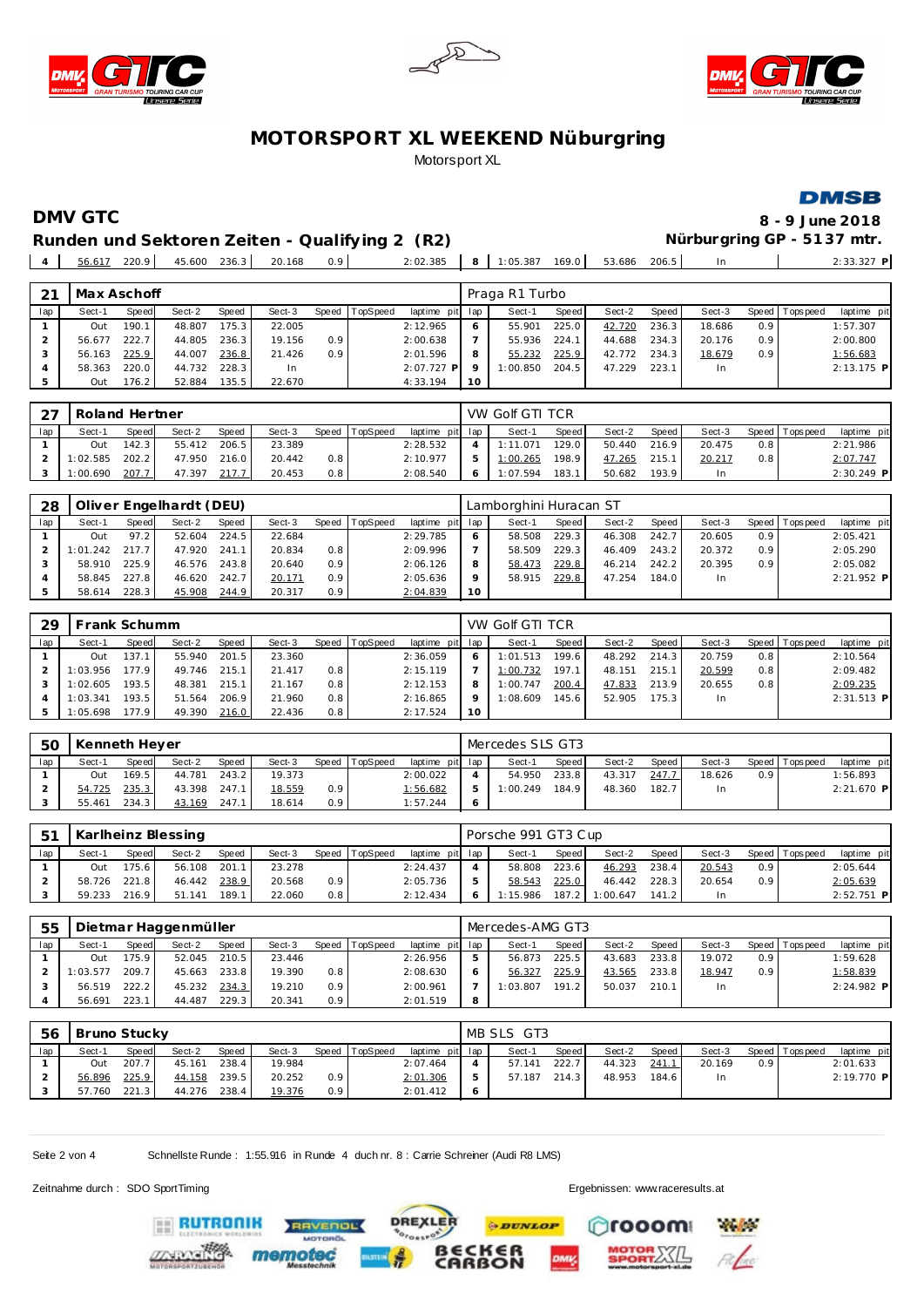







# **DMV GTC 8 - 9 June 2018** Runden und Sektoren Zeiten - Qualifying 2 (R2) **Nürburgring GP - 5137 mtr.**

| 63  |          |       | Christoph Dupré (DEU) |       |        |                  |                |                 |   | Porsche 991 GT3 Cup |       |        |       |        |     |                |              |  |
|-----|----------|-------|-----------------------|-------|--------|------------------|----------------|-----------------|---|---------------------|-------|--------|-------|--------|-----|----------------|--------------|--|
| lap | Sect-1   | Speed | Sect-2                | Speed | Sect-3 |                  | Speed TopSpeed | laptime pit lap |   | Sect-1              | Speed | Sect-2 | Speed | Sect-3 |     | Speed Topspeed | laptime pit  |  |
|     | Out      | 204.2 | 47.987                | 233.3 | 20.640 |                  |                | 2:13.073        |   | 58.028              | 222.7 | 45.322 | 234.8 | 19.936 | 0.9 |                | 2:03.286     |  |
|     | 1:00.457 | 220.0 | 45.956 235.3          |       | 20.619 | 0.9 <sup>°</sup> |                | 2:07.032        |   | 1:02.810            | 185.9 | 47.379 | 216.4 | In     |     |                | $2:17.481$ P |  |
|     | 58.734   | 221.3 | 45.057                | 235.3 | 19.807 | 0.91             |                | 2:03.598        | O |                     |       |        |       |        |     |                |              |  |

| 69  |          |       | Stefan Eilentropp (DEU) |       |        |     |                |                 |              | Audi R8 LMS |         |        |         |        |                  |                 |              |
|-----|----------|-------|-------------------------|-------|--------|-----|----------------|-----------------|--------------|-------------|---------|--------|---------|--------|------------------|-----------------|--------------|
| lap | Sect-1   | Speed | Sect-2                  | Speed | Sect-3 |     | Speed TopSpeed | laptime pit lap |              | Sect-1      | Speed I | Sect-2 | Speed I | Sect-3 |                  | Speed Tops peed | laptime pit  |
|     | Out      | 203.8 | 49.565                  | 232.3 | 21.569 |     |                | 2:14.879        | b.           | 57.708      | 214.3   | 46.449 | 239.5   | 20.430 | 0.9 <sup>°</sup> |                 | 2:04.587     |
|     | 59.881   | 219.5 | 47.721                  | 236.8 | 21.764 | 0.8 |                | 2:09.366        | <sub>o</sub> | 57.531      | 219.5   | 45.663 | 240.0   | 20.719 | 0.9 <sup>°</sup> |                 | 2:03.913     |
|     | 1:01.857 | 198.2 | 47.018                  | 234.8 | In     |     |                | 2:19.380 P      |              | 57.867      | 213.4   | 45.745 | 241.6   | 20.399 | 0.9 <sup>°</sup> |                 | 2:04.011     |
|     | Out      | 216.4 | 46.006                  | 239.5 | 20.644 |     |                | 4:34.936        | 8            | 58.867      | 223.1   | 47.470 | 231.8   |        |                  |                 | $2:19.570$ P |

| 75  |        | Thomas Langer |        |       |        |                  |                 |                 |    | Porsche 991 GT3 Cup |       |        |       |        |                  |                   |             |
|-----|--------|---------------|--------|-------|--------|------------------|-----------------|-----------------|----|---------------------|-------|--------|-------|--------|------------------|-------------------|-------------|
| lap | Sect-1 | Speed         | Sect-2 | Speed | Sect-3 | Speed            | <b>TopSpeed</b> | laptime pit lap |    | Sect-1              | Speed | Sect-2 | Speed | Sect-3 |                  | Speed   Tops peed | laptime pit |
|     | Out    | 143.6         | 51.057 | 234.3 | 21.542 |                  |                 | 2:23.835        |    | 58.609              | 218.2 | 46.304 | 234.8 | 20.720 | 0.9 <sup>°</sup> |                   | 2:05.633    |
|     | 59.679 | 2118          | 46.552 | 234.8 | 20.693 | 0.9              |                 | 2:06.924        |    | 1:03.523            | 143.2 | 50.477 | 229.8 | 21.835 | 0.8              |                   | 2:15.835    |
|     | 58.982 | 216.0         | 46.491 | 236.8 | 21.013 | 0.9              |                 | 2:06.486        |    | 59.187              | 212.2 | 53.037 | 152.5 | 26.444 | 0.8              |                   | 2:18.668    |
|     | 59.260 | 187.8         | 53.359 | 216.4 | 21.511 | 0.8              |                 | 2:14.130        |    | 59.245              | 208.9 | 46.493 | 236.3 | 20.508 | 0.9 <sup>1</sup> |                   | 2:06.246    |
|     | 59.090 | 200.          | 46.353 | 236.3 | 20.348 | 0.9 <sup>°</sup> |                 | 2:05.791        | 10 | 59.027              | 216.9 | 46.750 | 234.8 | 20.810 | 0.9 <sup>1</sup> |                   | 2:06.587    |

|     | Suzanne Weidt |       |        |       |        |     |                  |                 |         | Lamborghini Huracan GT3 |              |        |       |        |                  |                 |              |
|-----|---------------|-------|--------|-------|--------|-----|------------------|-----------------|---------|-------------------------|--------------|--------|-------|--------|------------------|-----------------|--------------|
| lap | Sect-1        | Speed | Sect-2 | Speed | Sect-3 |     | Speed   TopSpeed | laptime pit lap |         | Sect-1                  | <b>Speed</b> | Sect-2 | Speed | Sect-3 |                  | Speed Tops peed | laptime pit  |
|     | Out           | 76.5. | 51.159 | 227.4 | 21.868 |     |                  | 2:23.976        |         | 57.407                  | 220.0        | 45.777 | 236.3 | 19.802 | 0.9 <sup>°</sup> |                 | 2:02.986     |
|     | 1:00.779      | 212.2 | 47.124 | 238.9 | 20.645 | 0.8 |                  | 2:08.548        |         | 57.864                  | 225.0        | 45.395 | 238.4 | 19.884 | 0.9              |                 | 2:03.143     |
|     | 59.111        | 217.3 | 46.581 | 236.8 | 20.188 | 0.9 |                  | 2:05.880        | 8       | 57.660                  | 223.1        | 45.928 | 236.3 | 19.777 | 0.9              |                 | 2:03.365     |
|     | 59.037        | 222.2 | 46.949 | 235.3 | 20.289 | 0.9 |                  | 2:06.275        | $\circ$ | 1:02.296                | 146.3        | 54.092 | 183.7 | In.    |                  |                 | $2:29.907$ P |
|     | 58.377        | 224.1 | 45.972 | 237.9 | 20.373 | 0.9 |                  | 2:04.722        | 10      |                         |              |        |       |        |                  |                 |              |

| 82  |          |       | Claus Dupré (DEU) |       |        |     |                  |                  |         | Porsche 991 GT3 Cup |       |        |         |        |                  |             |             |
|-----|----------|-------|-------------------|-------|--------|-----|------------------|------------------|---------|---------------------|-------|--------|---------|--------|------------------|-------------|-------------|
| lap | Sect-1   | Speed | Sect-2            | Speed | Sect-3 |     | Speed   TopSpeed | laptime pit lap  |         | Sect-1              | Speed | Sect-2 | Speed I | Sect-3 | Speed I          | T ops pee d | laptime pit |
|     | Out      | 200.0 | 50.155            | 229.3 | 22.378 |     |                  | 2:20.062         | 6       | Out                 | 205.7 | 49.087 | 231.3   | 21.447 |                  |             | 3:11.080    |
|     | 1:02.789 | 206.5 | 48.415            | 233.3 | 21.188 | 0.8 |                  | 2:12.392         |         | 1:00.902            | 214.3 | 47.897 | 232.8   | 20.881 | 0.8              |             | 2:09.680    |
|     | 1:01.488 | 200.7 | 47.867            | 234.8 | 20.788 | 0.8 |                  | 2:10.143         | 8       | 1:01.500            | 213.0 | 48.194 | 232.8   | 20.883 | 0.8 <sub>1</sub> |             | 2:10.577    |
|     | 1:00.901 | 212.6 | 47.506            | 233.3 | 21.608 | 0.8 |                  | 2:10.015         | $\circ$ | 1:01.010            | 211.4 | 48.208 | 233.3   | 20.966 | 0.8              |             | 2:10.184    |
|     | 1:00.704 | 212.2 | 1:16.027          | 211.8 | In.    |     |                  | $2:48.146$ PI 10 |         |                     |       |        |         |        |                  |             |             |

| -88 | Jean-Luc Weidt |       |        |              |        |       |          |                 | Audi R8 LMS GT4 |       |        |         |        |     |                |              |
|-----|----------------|-------|--------|--------------|--------|-------|----------|-----------------|-----------------|-------|--------|---------|--------|-----|----------------|--------------|
| lap | Sect-1         | Speed | Sect-2 | <b>Speed</b> | Sect-3 | Speed | TopSpeed | laptime pit lap | Sect-1          | Speed | Sect-2 | Speed I | Sect-3 |     | Speed Topspeed | laptime pit  |
|     | Out            | 203.0 | 50.038 | 216.9        | 22.649 |       |          | 2:14.974        | Out.            | 200.0 | 49.106 | 222.7   | 21.214 |     |                | 3:28.265     |
|     | 1:02.412       | 209.7 | 49.304 | 218.2        | 22.055 | 0.8   |          | 2:13.771        | 1:02.426        | 212.6 | 48.645 | 223.1   | 20.888 | 0.8 |                | 2:11.959     |
|     | 1:02.094       | 210.5 | 49.110 | 223.1        | 21.326 | 0.8   |          | 2:12.530        | 1:00.590        | 213.9 | 48.378 | 224.5   | 21.246 | 0.8 |                | 2:10.214     |
|     | 1:02.913       | 212.2 | 49.523 | 214.3        | In.    |       |          | $2:20.094$ P    | 1:01.949        | 208.9 | 49.931 | 221.8   | In     |     |                | $2:20.263$ P |

| 99  | Kevin Arnold |                    |        |       |        |                  |          |                 |   | Audi RS 3 LMS TCR |              |        |       |        |                  |                 |              |
|-----|--------------|--------------------|--------|-------|--------|------------------|----------|-----------------|---|-------------------|--------------|--------|-------|--------|------------------|-----------------|--------------|
| lap | Sect-1       | Speed              | Sect-2 | Speed | Sect-3 | Speed            | TopSpeed | laptime pit lap |   | Sect-1            | <b>Speed</b> | Sect-2 | Speed | Sect-3 |                  | Speed Tops peed | laptime pit  |
|     | Out          | 183.7              | 51.993 | 194.6 | 23.905 |                  |          | 2:22.493        |   | 59.865            | 201.5        | 47.264 | 210.5 | 22.851 | 0.8 <sub>1</sub> |                 | 2:09.980     |
|     | 1:05.177     | 177.3 <sub>1</sub> | 48.717 | 209.7 | 20.406 | 0.8              |          | 2:14.300        | 6 | 59.846            | 201.5        | 47.660 | 207.3 | In.    |                  |                 | $2:15.756$ P |
|     | 1:00.119     | 201.               | 48.126 | 211.8 | 20.141 | 0.8              |          | 2:08.386        |   | Dut               | 157.4        | 51.326 | 151.9 | In.    |                  |                 | $4:24.649$ P |
|     | 59.725       | 202.6              | 47.030 | 211.8 | 20.186 | 0.9 <sup>°</sup> |          | 2:06.941        | 8 |                   |              |        |       |        |                  |                 |              |

|     | 469 Alois Rieder |       |        |       |        |     |                |                 |  | Porsche 997 GT3 R |                    |        |       |        |  |                  |              |  |  |
|-----|------------------|-------|--------|-------|--------|-----|----------------|-----------------|--|-------------------|--------------------|--------|-------|--------|--|------------------|--------------|--|--|
| lap | Sect-1           | Speed | Sect-2 | Speed | Sect-3 |     | Speed TopSpeed | laptime pit lap |  | Sect-1            | Speed              | Sect-2 | Speed | Sect-3 |  | Speed   Topspeed | laptime pit  |  |  |
|     | Out              | 153.2 | 47.603 | 236.8 | 19.764 |     |                | 2:05.763        |  | 1:05.722          | 165.6 <sub>1</sub> | 52.682 | 227.8 | In     |  |                  | $2:29.704$ P |  |  |
|     | 56.978           | 223.1 | 45.207 | 240.0 | 19.287 | 0.9 |                | 2:01.472        |  |                   |                    |        |       |        |  |                  |              |  |  |

**PDUNLOP** 

ັ6R<br>ON

**DREXLER** 

 $\cdot$   $\circ$ <sup>\*</sup>

Seite 3 von 4 Schnellste Runde : 1:55.916 in Runde 4 duch nr. 8 : Carrie Schreiner (Audi R8 LMS)

Zeitnahme durch : SDO SportTiming Ergebnissen: [www.raceresults.a](www.raceresults.at)t

rooom

**Pages**